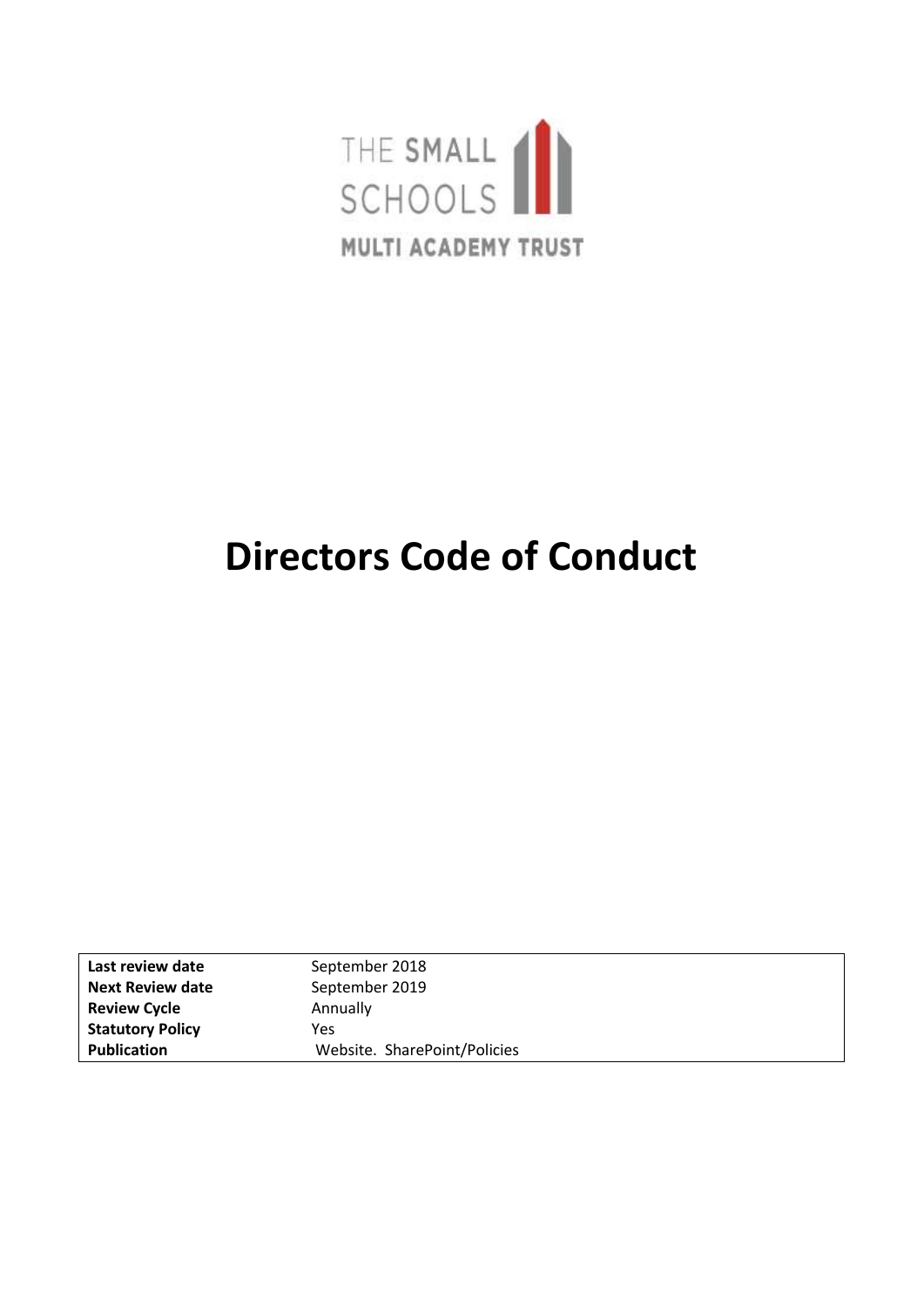## **Directors Code of Conduct**

This Code sets out the expectations on and commitment required from the Academy's Directors in order for the Board of Directors to properly carry out its work within the Multi Academy Trust and the community. It has been amended to include specific reference to the ethos of our particular schools and it applies to all levels of Governance.

## **The Board of Directors has the following core strategic functions:**

Establishing the strategic direction, by:

- Setting the vision, values, and objectives for the Trust
- Agreeing the school improvement strategies with priorities and targets
- Meeting statutory duties

Ensuring accountability, by:

- Appointing the CEO
- Monitoring progress towards targets
- Performance managing the CEO
- Engaging with stakeholders
- Contributing to school self-evaluation

Ensuring financial probity, by:

- Setting the budget
- Monitoring spending against the budget
- Ensuring value for money is obtained
- Ensuring risks to the organisation are managed

### **As individuals on the Board we agree to the following:**

### **Role & Responsibilities**

- We understand the purpose of the Board and the role of the CEO.
- We accept that we have no legal authority to act individually, except when the Board has given us delegated authority to do so, and therefore we will only speak on behalf of the Board of Directors when we have been specifically authorised to do so.
- We accept collective responsibility for all decisions made by the Board or its delegated agents. This means that we will not speak against majority decisions outside the Board of Directors meeting.
- We have a duty to act fairly and without prejudice, and in so far as we have responsibility for staff, we will fulfil all that is expected of a good employer.
- We will encourage open government and will act appropriately.
- We will consider carefully how our decisions may affect the community and other schools.
- We will always be mindful of our responsibility to maintain and develop the ethos and reputation of our schools. Our actions within the schools and the local community will reflect this.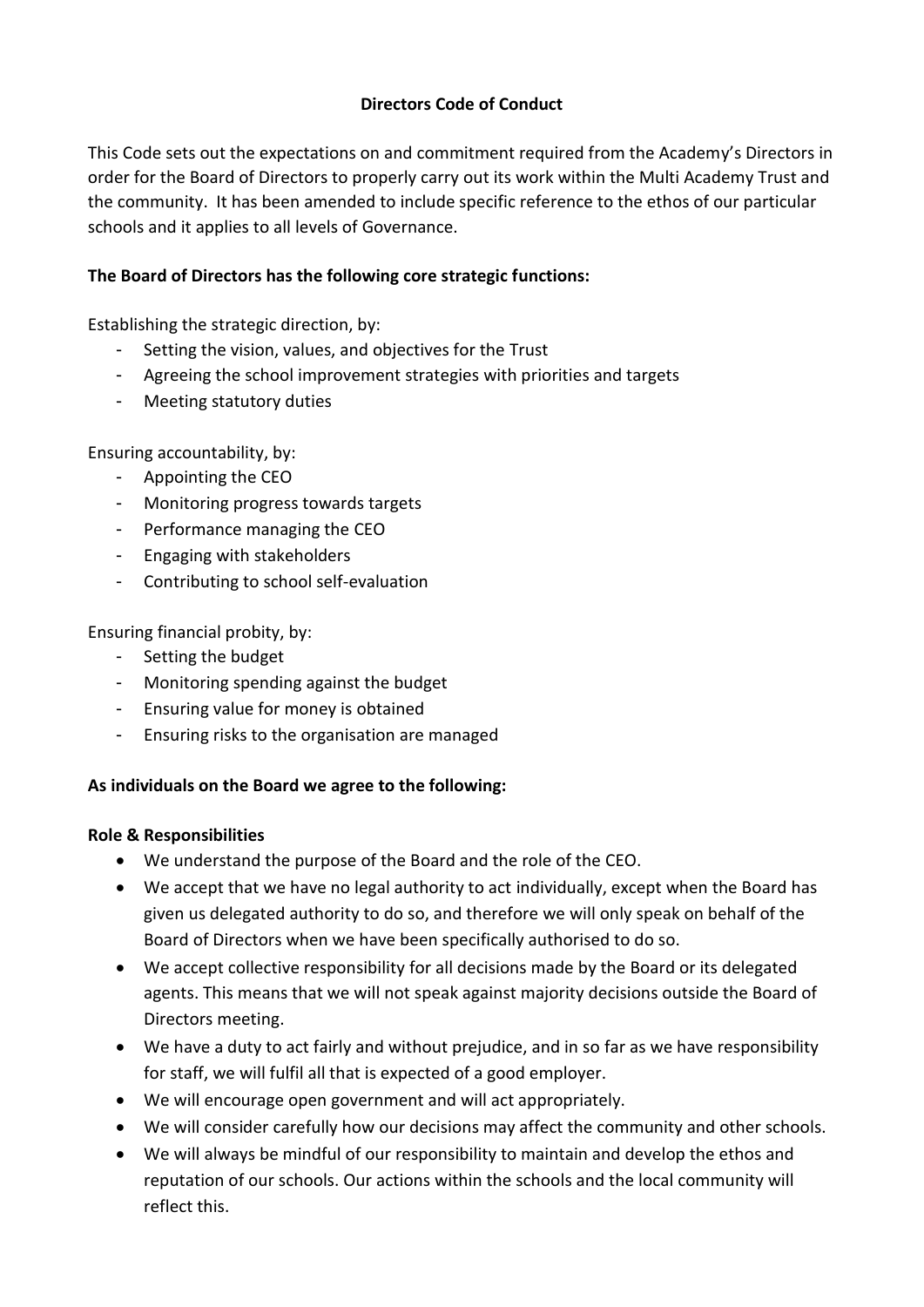- In making or responding to criticism or complaints affecting the schools we will follow the procedures established by the governing board.
- We will actively support and challenge the Chief Executive Officer.

# **Commitment**

- We acknowledge that accepting office as a Director involves the commitment of significant amounts of time and energy.
- We will each involve ourselves actively in the work of the Board of Directors, and accept our fair share of responsibilities, including service on committees or working groups.
- We will make full efforts to attend all meetings and where we cannot attend explain in advance why we are unable to.
- We will get to know the schools within the Multi Academy Trust well and respond to opportunities to involve ourselves in school activities.
- We will visit the schools, with all visits to school arranged in advance with the staff and undertaken within the framework established by the Board of Directors and agreed with the CEO.
- We will consider seriously our individual and collective needs for training and development, and will undertake relevant training.
- We accept that in the interests of open government, our full names, date of appointment, terms of office, roles on the Board of Directors, attendance records, relevant business and pecuniary interests, category of Director and the body responsible for appointing us will be published on the Trust's website.

### **Relationships**

- We will strive to work as a team in which constructive working relationships are actively promoted.
- We will express views openly, courteously and respectfully in all our communications with other Directors.
- We will support the Chair in their role of ensuring appropriate conduct both at meetings and at all times.
- We are prepared to answer queries from other Directors in relation to delegated functions and take into account any concerns expressed, and we will acknowledge the time, effort and skills that have been committed to the delegated function by those involved.
- We will seek to develop effective working relationships with the CEO, staff and parents, the local authority and other relevant agencies and the community.

# **Confidentiality**

- We will observe complete confidentiality when matters are deemed confidential or where they concern specific members of staff or pupils, both inside or outside of the schools.
- We will exercise the greatest prudence at all times when discussions regarding the Multi Academy Trust's business arise outside a Directors Board meeting.
- We will not reveal the details of any Board of Directors vote.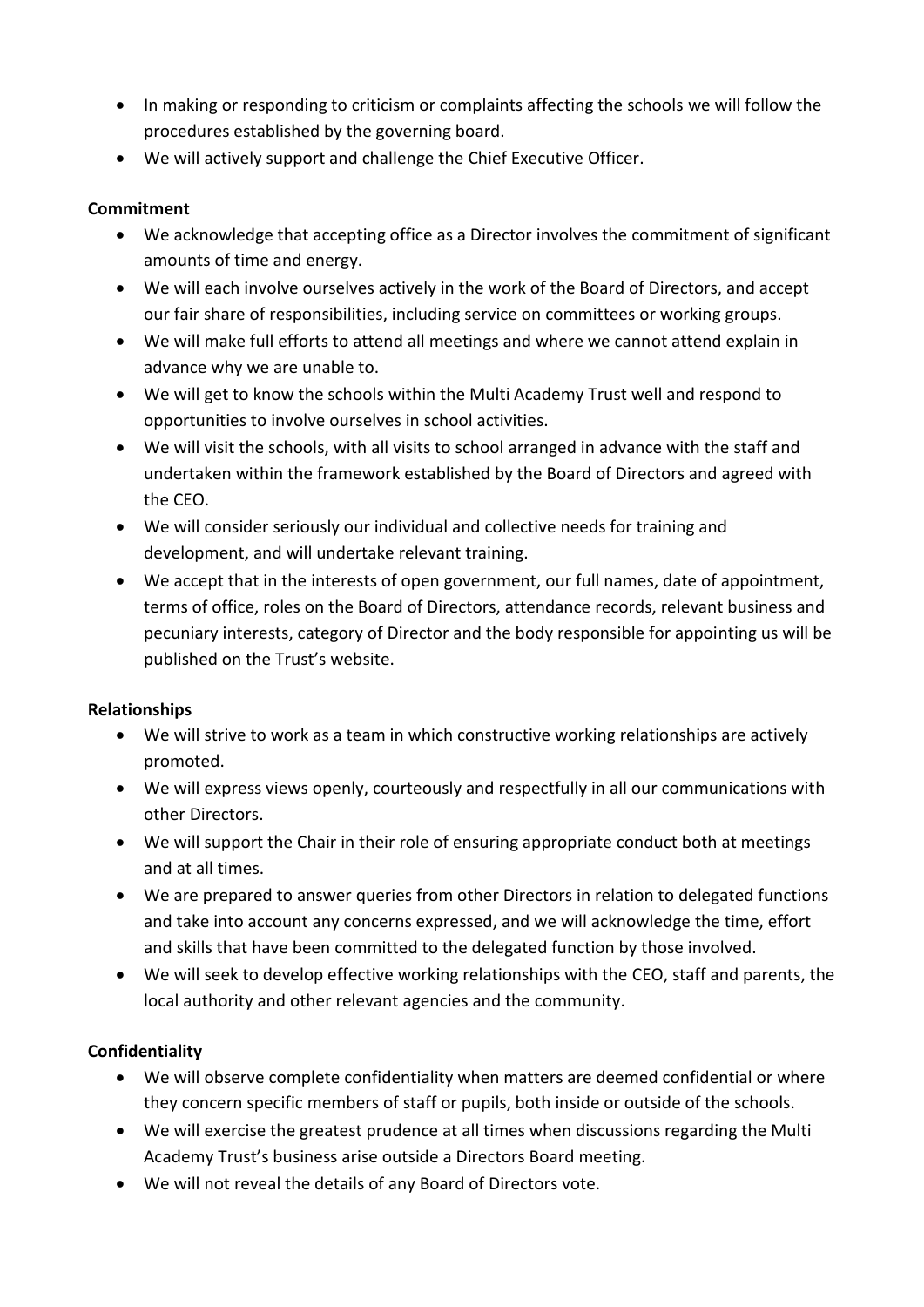#### **Conflicts of interest**

- We will record any pecuniary or other business interest (including those related to people we are connected with) that we have in connection with the Board of Directors business in the Register of Business Interests, and if any such conflicted matter arises in a meeting we will offer to leave the meeting for the appropriate length of time. We accept that the Register of Business Interests will be published on the Trust's website.
- We will also declare any conflict of loyalty at the start of any meeting should the situation arise.
- We will act in the best interests of the Multi Academy Trust as a whole and not as a representative of any group, even if elected to the Board of Directors.

#### **Breach of this code of conduct**

- If we believe this code has been breached, we will raise this issue with the Chair and the Chair will investigate; the Board of Directors will only use suspension/removal as a last resort after seeking to resolve any difficulties or disputes in more constructive ways.
- Should it be the Chair that we believe has breached this code, another Director, such as the Vice Chair will investigate.

#### **The Seven Principles of Public Life**

(Originally published by the Nolan Committee: The Committee on Standards in Public Life was established by the then Prime Minister in October 1994, under the Chairmanship of Lord Nolan, to consider standards of conduct in various areas of public life, and to make recommendations).

**Selflessness** - Holders of public office should act solely in terms of the public interest. They should not do so in order to gain financial or other material benefits for themselves, their family, or their friends.

**Integrity** - Holders of public office should not place themselves under any financial or other obligation to outside individuals or organisations that might seek to influence them in the performance of their official duties.

**Objectivity** - In carrying out public business, including making public appointments, awarding contracts, or recommending individuals for rewards and benefits, holders of public office should make choices on merit.

**Accountability** - Holders of public office are accountable for their decisions and actions to the public and must submit themselves to whatever scrutiny is appropriate to their office.

**Openness** - Holders of public office should be as open as possible about all the decisions and actions that they take. They should give reasons for their decisions and restrict information only when the wider public interest clearly demands.

**Honesty** - Holders of public office have a duty to declare any private interests relating to their public duties and to take steps to resolve any conflicts arising in a way that protects the public interest.